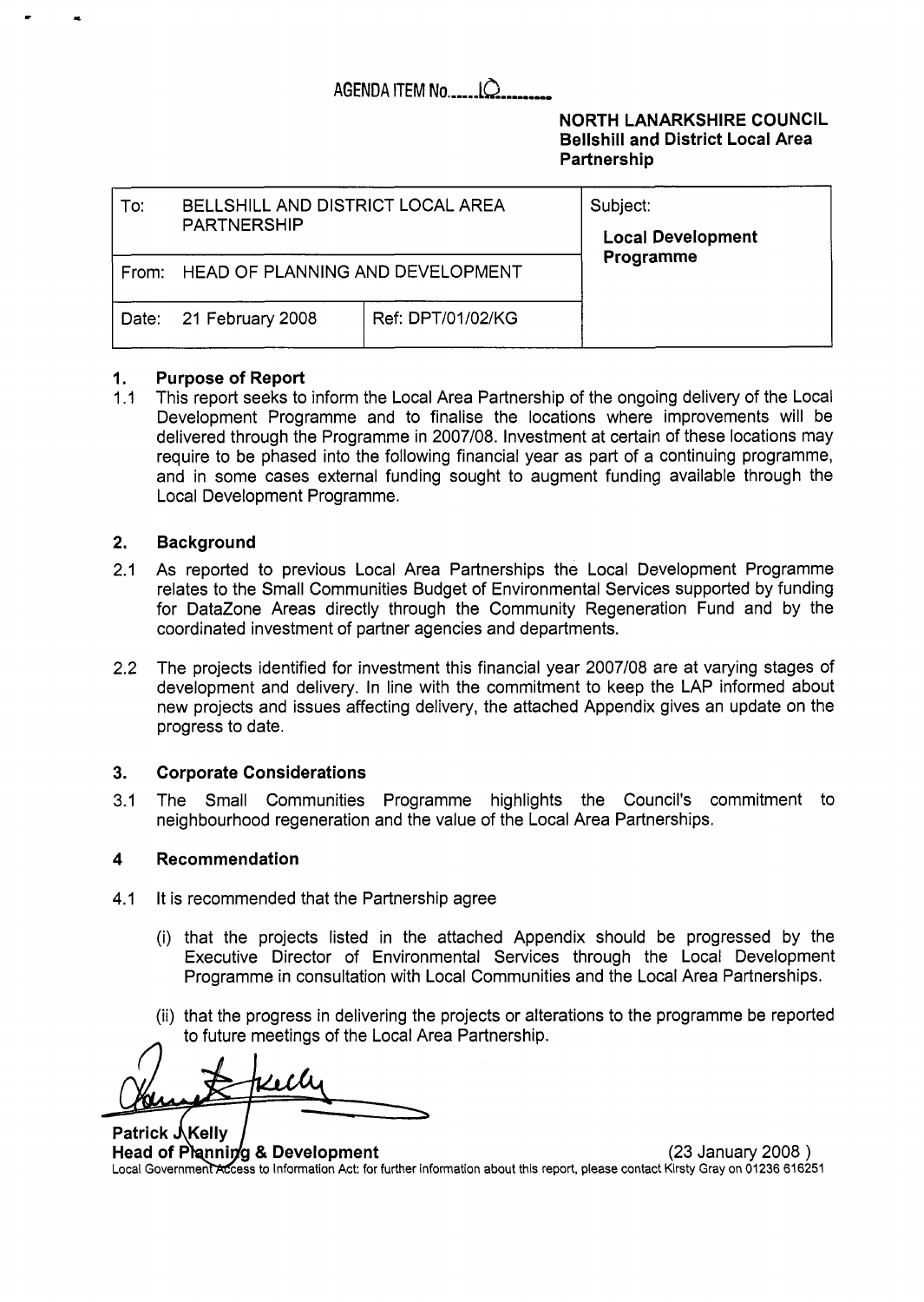# **Bellshill and District Local Area Partnership: Projects 2007-08**

| <b>Site &amp; Address</b>                                 | <b>Status</b>                    | <b>Description</b>                                                                                                                                                                                                                                                                                                                                                                                                                                                                                                                                                                               |
|-----------------------------------------------------------|----------------------------------|--------------------------------------------------------------------------------------------------------------------------------------------------------------------------------------------------------------------------------------------------------------------------------------------------------------------------------------------------------------------------------------------------------------------------------------------------------------------------------------------------------------------------------------------------------------------------------------------------|
| Mossend: Beechwood<br>Gardens                             | <b>DELIVERED</b>                 | Following the successful removal of overgrown hedging at this location last financial year;<br>resurfacing works to the footpath around the open space have been delivered in partnership<br>with North Lanarkshire Council Roads Network Maintenance.                                                                                                                                                                                                                                                                                                                                           |
| <b>Orbiston: New View Drive</b>                           | <b>DELIVERED</b>                 | Works to clear out this landlocked area at New View Drive have now been delivered in<br>partnership with North Lanarkshire Council Grounds Maintenance and Estates.                                                                                                                                                                                                                                                                                                                                                                                                                              |
| <b>Orbiston: Philip Court</b>                             | <b>DELIVERED</b>                 | Works to replace a wooden fence at Philip Court with more robust bow top fencing have been<br>delivered in partnership with North Lanarkshire Council Estates Maintenance.                                                                                                                                                                                                                                                                                                                                                                                                                       |
| Hattonrigg: Rockburn Park                                 | <b>WORKS</b><br><b>COMMENCED</b> | Works to improve safety, visibility and access in this location have been drawn up in<br>conjunction with North Lanarkshire Council Grounds Maintenance. The works will be<br>delivered this financial year and will involve the removal of overgrown shrubbery; grass<br>seeding; construction of a stepped access from the ground level path to the football pitch;<br>repair of the bitmac path to the rear of Nos. 85 - 165 Rockburn Crescent and removal of an<br>old wall section at the north entrance to the park. The works have now commenced on site for<br>completion by March 2008. |
| <b>Holytown: War Memorial</b><br>Gardens and War Memorial | IN PROGRESS                      | A Landscape Architect has been appointed to oversee appointment of a contractor and<br>management of delivery of the works. Detailed designs have now been prepared focussed on<br>improving the setting of the War Memorial. It is anticipated that a Contractor will be appointed<br>to deliver the works in April 2008.                                                                                                                                                                                                                                                                       |
| <b>Mossend: Burnside Avenue</b>                           | <b>IN PROGRESS</b>               | The design details for a new car parking area and associated landscape upgrade of the<br>identified site have been completed and tenders for the delivery of the works returned. Work<br>on site will be completed by the end of March 2008 and will be managed in conjunction with<br>North Lanarkshire Council Design Services.                                                                                                                                                                                                                                                                |
| <b>Mossend: Milnwood Drive</b>                            | IN PROGRESS                      | Quotes have been sought for upgrade of the surfacing at this former lock up site to enhance<br>its use value, environmental amenity and relieve on street parking pressures. The level of<br>works delivered will be dependent upon the finalisation of costs and budget availability.<br>Options for improving the fencing to the rear of Nos. 3-17 Whitelaw Crescent are also being<br>considered.                                                                                                                                                                                             |

 $\mathbf{r}$ 

 $\bullet$ 

 $\mathfrak{r}$